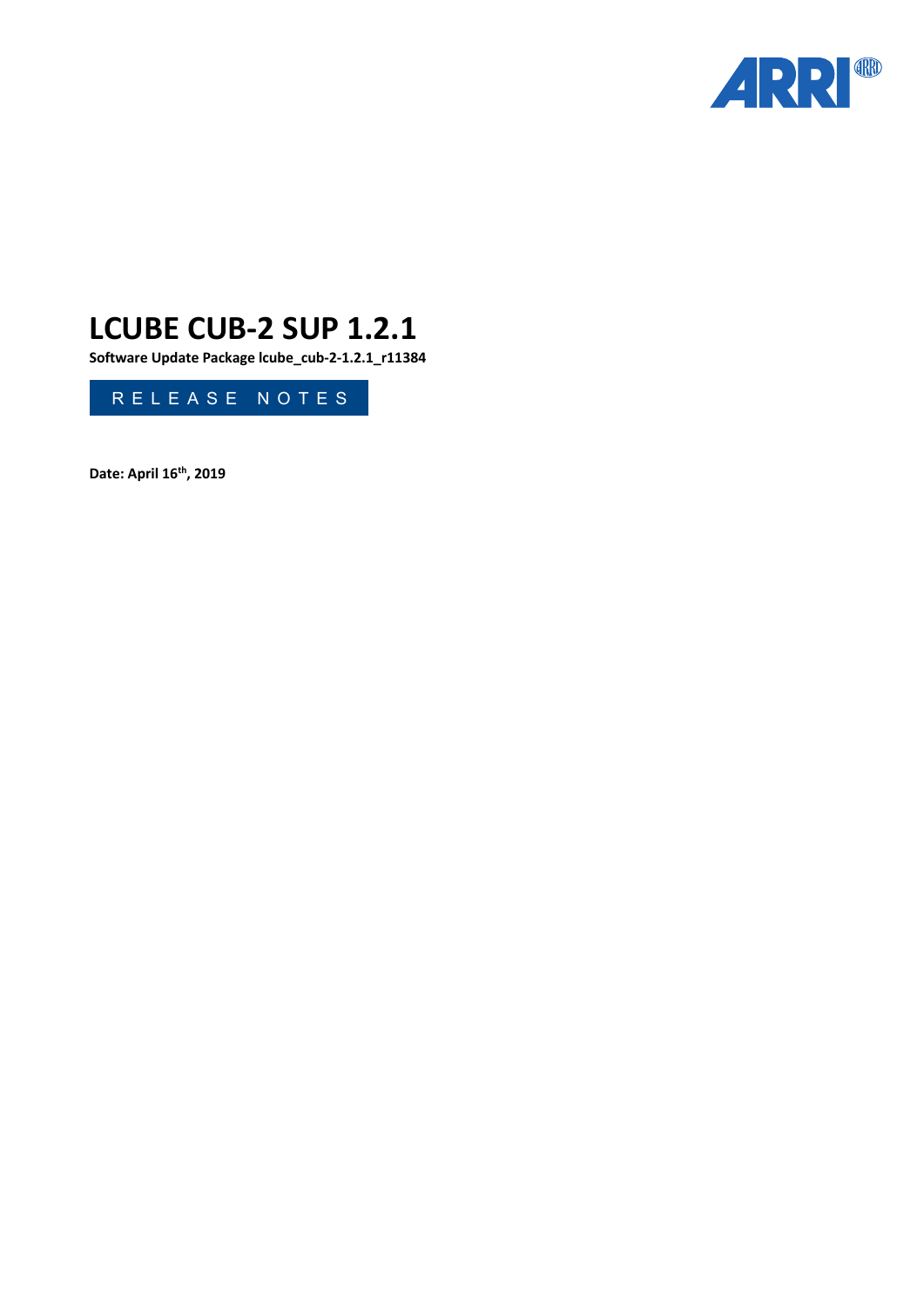# **Table of Contents**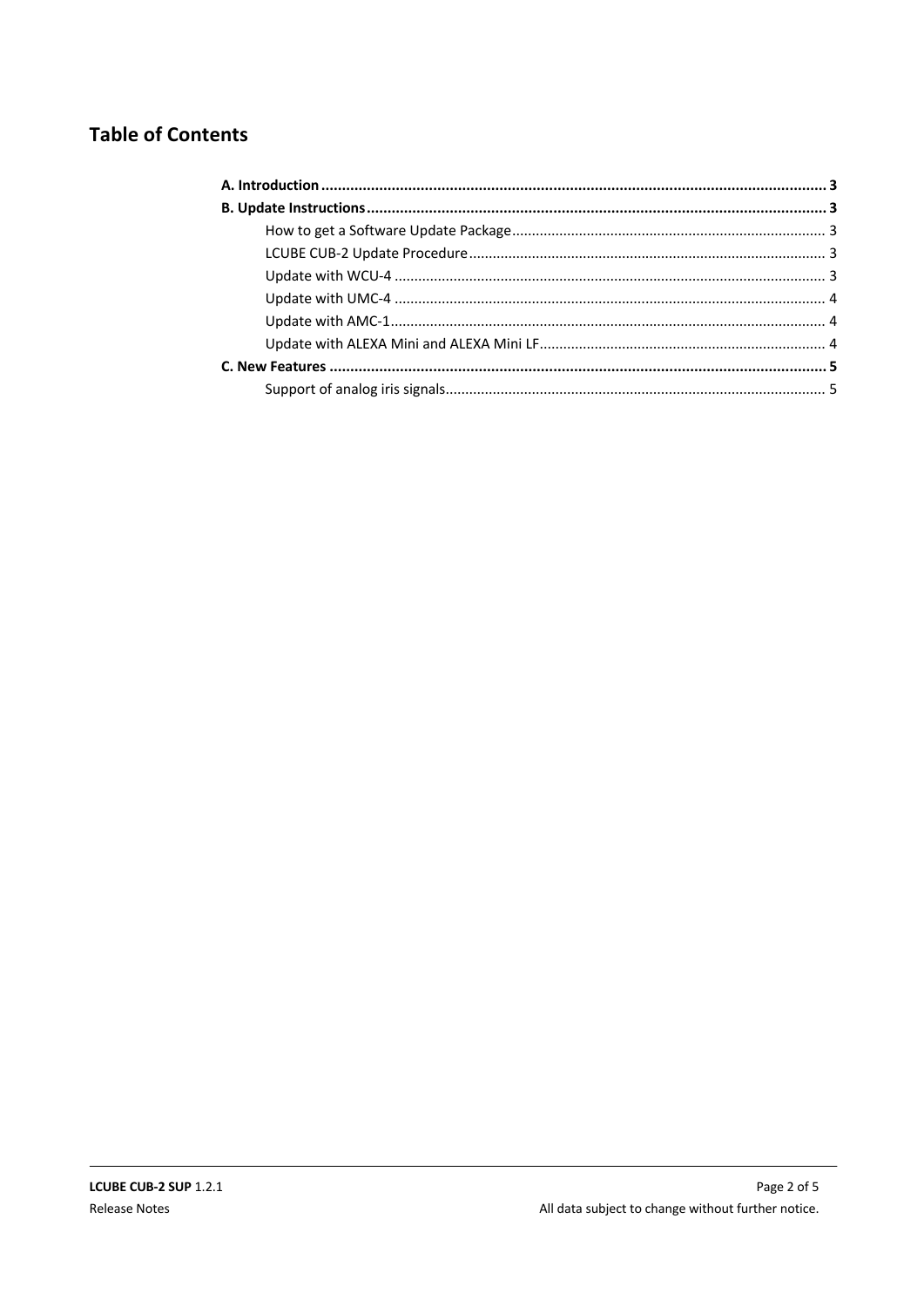# **A. Introduction**

We herewith announce the release of Software Update Package (SUP) 1.2.1 for the LCUBE CUB-2. This release adds analog iris control for various broadcast third-party cameras and lenses.

We highly recommend updating the LCUBE CUB-2 to this Software Update Package. Please take your time to go through this document before you start using the LCUBE CUB-2. For more information, please visit https://www.arri.com/en/technical-service/firmware/software-updates-ecs/

# **B. Update Instructions**

#### **How to get a Software Update Package**

Go to the ARRI website https://www.arri.com/en/technical-service/firmware/software-updates-ecs/ and download the latest Software Update Package (SUP) for the LCUBE CUB-2.

#### **LCUBE CUB-2 Update Procedure**

The CUB-2 can be updated from external devices through its LBUS interface. The following devices provide update functionalities for CUB-2:

- ARRI Wireless Compact Unit WCU-4
- ARRI Active Motor Controller AMC-1
- ARRI Universal Motor Controller UMC-4
- ALEXA Mini, ALEXA Mini LF
- cmotion compact hand unit
- cmotion cworld

#### **Update with WCU-4**

#### **Precautions**

For updating LCUBE CUB-2 a voltage of 12V and above is required. Make sure the power supply of the WCU-4 is stable. The best way to achieve this is by using a fully charged battery.

#### **Preparing the SD Card**

Have a FAT16 or FAT32 formatted SD/SDHC card up to 32GB for updating. Copy the CUB-2 Software Update Package into the root folder of the SD/SDHC card.

#### **Performing the Update**

- (1) Connect WCU-4 and CUB-2 with Cable LCS LBUS (K2.0007318 or K2.0013044).
- (2) Turn the WCU-4 on.
- (3) Insert the SD card into the SD card slot of the WCU-4. The slot is located below the display on the bottom of the WCU-4, covered by a rubber cap.
- (4) Go to MENU > FIRMWARE > LBUS Update.
- (5) Select the CUB-2 as LBUS device.
- (6) Choose the desired Software Update Package and then press the two UPDATE soft buttons simultaneously to start the update.

#### **Caution: Do not switch off the WCU-4, unplug the LBUS cable or remove the SD card during the update!**

The update process takes several seconds.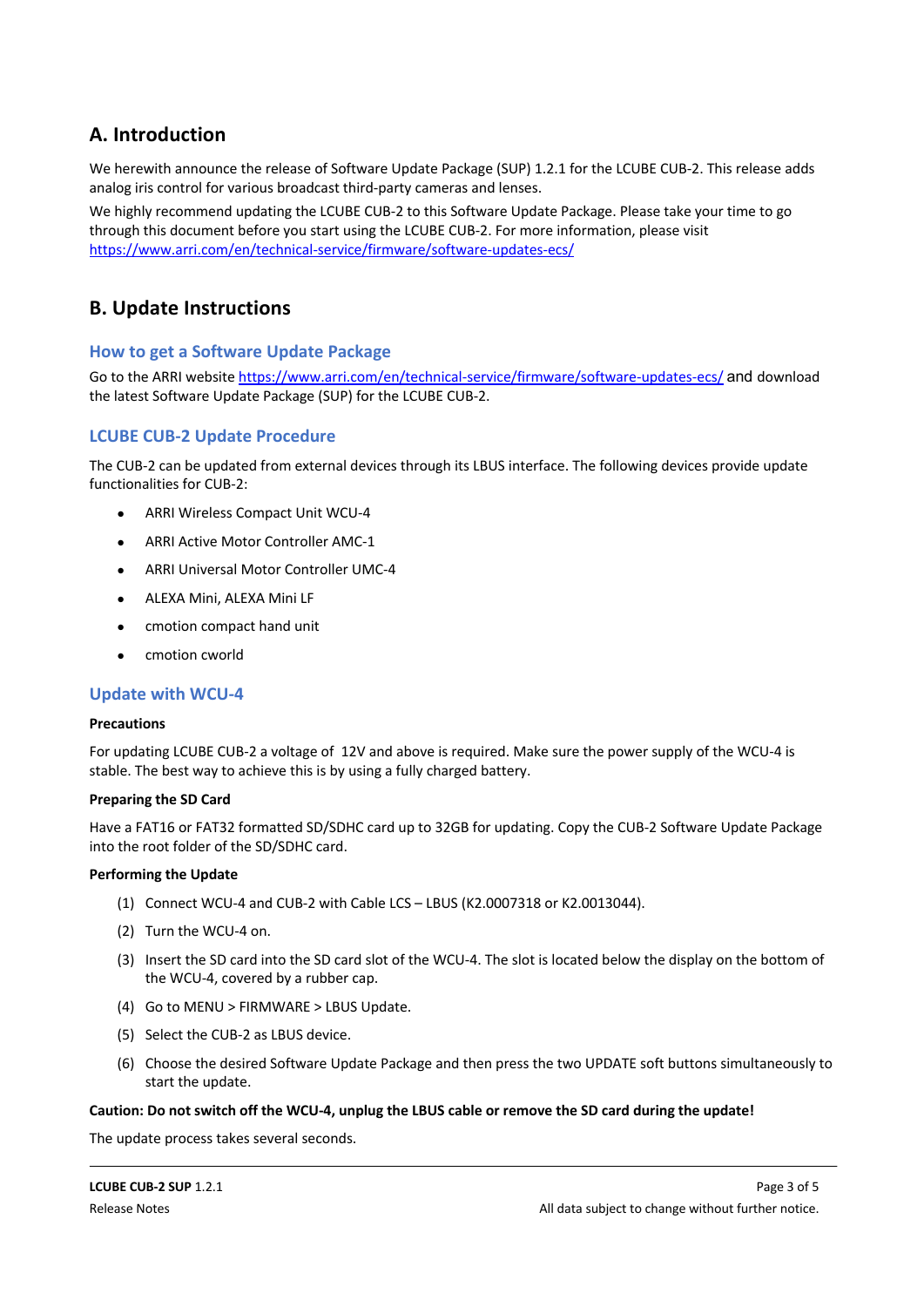### **Update with UMC-4**

#### **Precautions**

Have the UMC-4 running with stable power source during the update

#### **Preparing the SD Card**

Have a FAT16 or FAT32 formatted SD/SDHC card up to 32GB for updating. Copy the LCUBE CUB-2 Software Update Package into the root folder of the SD/SDHC card.

#### **Performing the Update**

- (1) Connect UMC-4 and CUB-2 via LCS LBUS cable (K2.0007318 or K2.0013044).
- (2) Turn the UMC-4 on.
- (3) Insert the SD card into the SD card slot of the UMC-4. The slot is located on the bottom side of the UMC-4, covered by a rubber cap.
- (4) Go to MENU > FIRMWARE > LBUS Device Update.
- (5) Select the CUB-2 as LBUS device.
- (6) Choose the desired Software Update Package and then press the two UPDATE soft buttons simultaneously to start the update.

#### **Caution: Do not switch off the UMC-4, unplug the LBUS cable or remove the SD card during the update!**

The update process takes several seconds.

#### **Update with AMC-1**

#### **Precautions**

Have the AMC-1 running with stable power source during the update

#### **Preparing the SD Card**

Have a FAT16 or FAT32 formatted SD/SDHC card up to 32GB for updating. Copy the LCUBE CUB-2 Software Update Package into the root folder of the SD/SDHC card.

#### **Performing the Update**

- (1) Connect AMC-1 and CUB-2 via LCS LBUS cable (K2.0007318 or K2.0013044).
- (2) Turn the AMC-1 on.
- (3) Insert the SD card into the SD card slot of the AMC-4. The slot is located on the bottom side of the AMC-1, covered by a rubber cap.
- (4) Go to MENU > FIRMWARE > LBUS Device Update.
- (5) Select the CUB-2 as LBUS device.
- (6) Choose the desired Software Update Package and then press the two UPDATE soft buttons simultaneously to start the update.

#### **Caution: Do not switch off the AMC-1, unplug the LBUS cable or remove the SD card during the update!**

The update process takes several seconds.

#### **Update with ALEXA Mini and ALEXA Mini LF (PL and LPL Lens Mount with LBUS Connector)**

#### **Precautions**

Have the ALEXA Mini or ALEXA Mini LF running with stable power source during the update